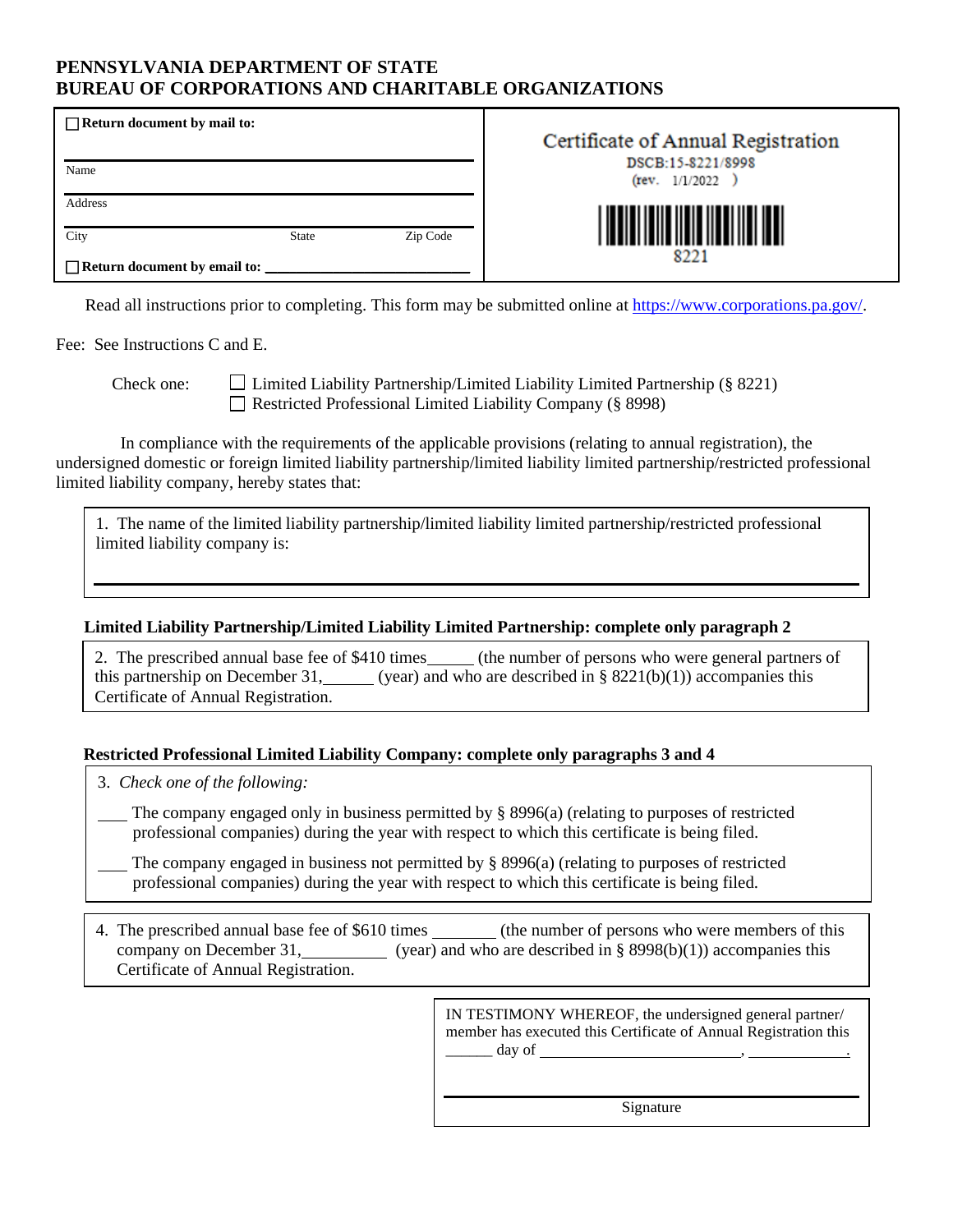**Pennsylvania Department of State Bureau of Corporations and Charitable Organizations P.O. Box 8722 Harrisburg, PA 17105-8722 (717) 787-1057 Website: www.dos.pa.gov/corps**

# **General Instructions**

Typewritten is preferred. If handwritten, the form must be legible and completed in black or blue-black ink in order to permit reproduction.

The nonrefundable filing fee for this form depends on the type of organization and how many general partners (for LLPs and LLLPs) or members (for professional LLCs). Checks should be made payable to the Department of State. Checks must contain a commercially pre-printed name and address.

This form and all accompanying documents shall be mailed to the address stated above.

### **Who should file this form?**

Any domestic or foreign limited liability partnership (LLP), limited liability limited partnership (LLLP) and any domestic or foreign restricted professional company (PLLC) in existence on December 31 of any year is required to file a Certificate of Annual Registration. This form and the corresponding annual registration fee must be filed on or before April 15 of each year following the year with respect to which it is being filed.

This form is *only* for limited liability partnerships, limited liability limited partnerships and restricted professional companies. It is *not* for limited liability companies which do not render restricted professional services (see **definitions** below).

### **Definitions**

A **limited liability partnership** is any domestic general partnership which has elected limited liability status with a registration under section 8201(a) (relating to scope) or any foreign general partnership which has registered under section 412 (relating to foreign registration statement).

A **limited liability limited partnership** is any domestic limited partnership which has elected limited liability status with a registration under section 8201(a) (relating to scope) or any foreign limited partnership which has registered under section 412 (relating to foreign registration statement). A **restricted professional company** is a limited liability company that renders one or more restricted professional services.

**Restricted professional services** are the following professional services: chiropractic, dentistry, law, medicine and surgery, optometry, osteopathic medicine and surgery, podiatric medicine, public accounting, psychology or veterinary medicine.

## **Form Instructions**

Enter the name and mailing address to which any correspondence regarding this filing should be sent. This field must be completed for the Bureau to return the filing. If the filing is to be returned by email, an email address must be provided. An email will be sent to address provided, containing a link and instructions on how a copy of the filed document or correspondence may be downloaded. Any email or mailing addresses provided on this form will become part of the filed document and therefore public record.

**1.** Give the exact name of the limited liability partnership/ limited liability limited partnership/restricted professional company. The name on this line must match exactly the association name as shown in Department's records at the time the Certificate of Annual Registration is submitted for filing. **This field is required.**

### **2.** To be completed by **Limited Liability Partnerships/ Limited Liability Limited Partnerships only.**

Fill in the number of persons who were general partners of the partnership on December 31 and the year to which that number relates. The annual fee is required to be paid only with respect to a general partner who:

- a. In the case of a natural person, had his principal residence in Pennsylvania on December 31, or
- b. In the case of any other person, was incorporated or otherwise organized or existing under the laws of Pennsylvania on December 31. See §8221(b)(1).

The nonrefundable annual fee of \$410 times the number of persons who were general partners of the partnership on December 31 shall accompany this form and shall be made payable to the Department of State. The base fee was increased to \$410 on December 31, 2021. See §8221(b)(2). Failure to file the annual registration by April 15 will result in a lien on the assets of the partnership. If a certificate of annual registration is not filed by May 15, a penalty of \$500 will be assessed against the partnership, which will create a second lien on the assets of the partnership.

Failure to file the certificate of annual registration for five consecutive years will result in the automatic termination of the status of a *domestic* limited liability partnership or limited liability limited partnership as such. Failure to file the certificate of annual registration for five consecutive years will result in the automatic termination of the registration of a *foreign* limited liability partnership or limited liability limited partnership.